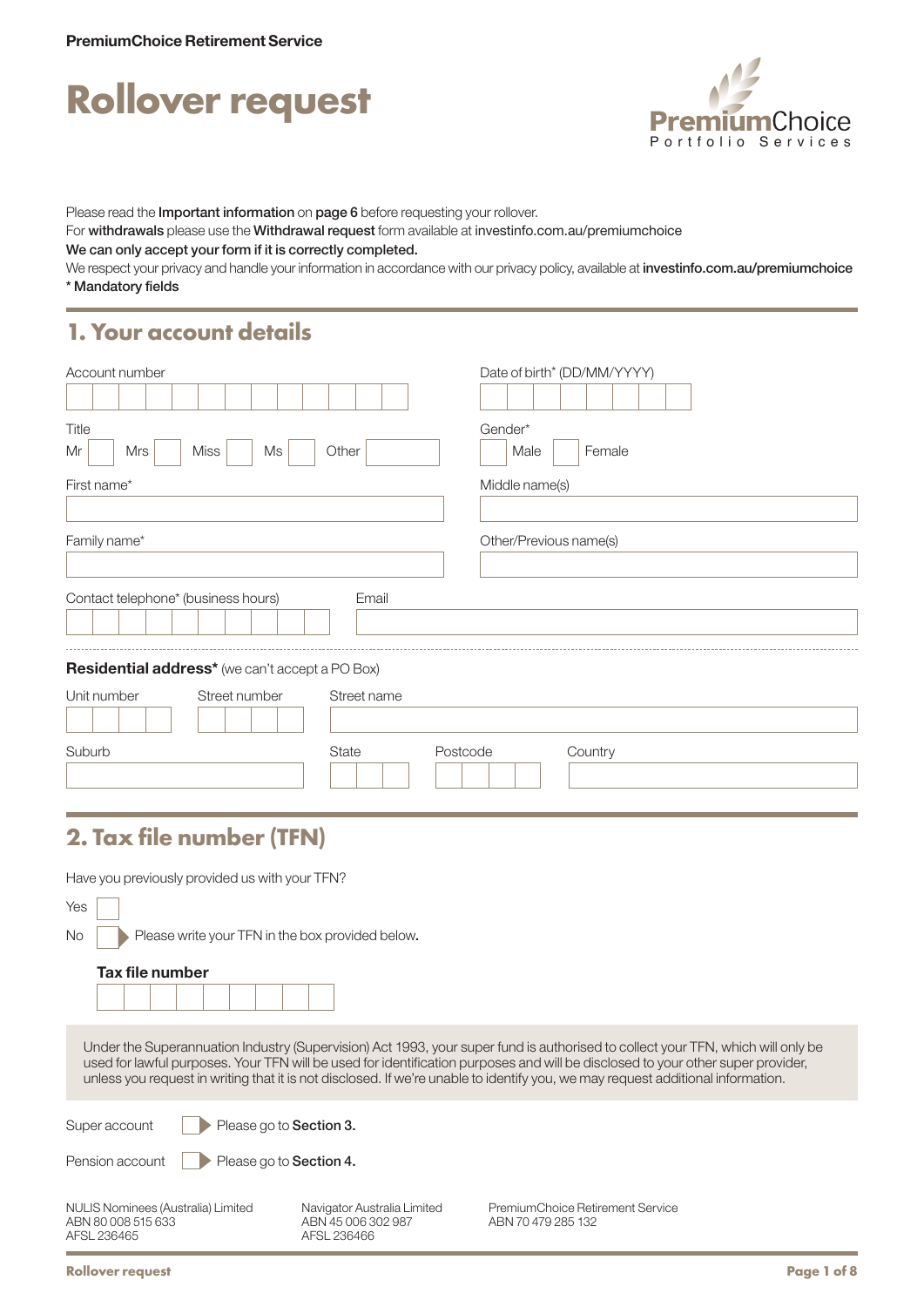# **3. Claiming a tax deduction**

Do you want to claim a tax deduction for personal contributions made to your account in the current or previous financial year?

| Yes |  |
|-----|--|

Please go to Section 4.

Please complete and return a Notice of intent to claim or vary a deduction for personal super contributions with this form (see page 7). You'll need to complete a separate form for each financial year.

Where no selection is made, we'll assume you're not claiming a tax deduction on personal contributions made in the current or previous financial year.

Please go to Section 4.

### **4. Rollover including a UK transfer amount**

Does your account contain a UK transfer amount?

| <b>No</b> | Please go to Section 5. |
|-----------|-------------------------|
|-----------|-------------------------|

Yes Please complete the details below.

Is the fund to which you are rolling over a Qualified Recognised Overseas Pension Scheme (QROPS)?

| No<br>Please go to Section 5.              |  |  |  |  |  |  |
|--------------------------------------------|--|--|--|--|--|--|
| Please provide the QROPS number<br>Yes $ $ |  |  |  |  |  |  |
| Please go to <b>Section 5</b> .            |  |  |  |  |  |  |

### **5. Rollover amount**

If you're closing your PremiumChoice account, please read the Important information on page 6.

| Full rollover | Please go to Section 6                                                               |    |
|---------------|--------------------------------------------------------------------------------------|----|
| Part rollover | \$<br>Please specify the amount required                                             |    |
|               | Do you want to specify your preservation components?                                 |    |
|               | <b>No</b>                                                                            |    |
|               | Yes<br>Please provide component details                                              |    |
|               | <b>Preservation amounts</b>                                                          |    |
|               | Preserved                                                                            | \$ |
|               | Restricted non preserved                                                             | \$ |
|               | Unrestricted non preserved                                                           | \$ |
|               | Please complete the Tax optimisation and Investment option details on the next page. |    |

Tax optimisation

Please choose the tax optimisation you want to apply. If you don't elect a method, the default will be first in first out (FIFO).

First in first out (FIFO)

Highest cost first out (HCFO)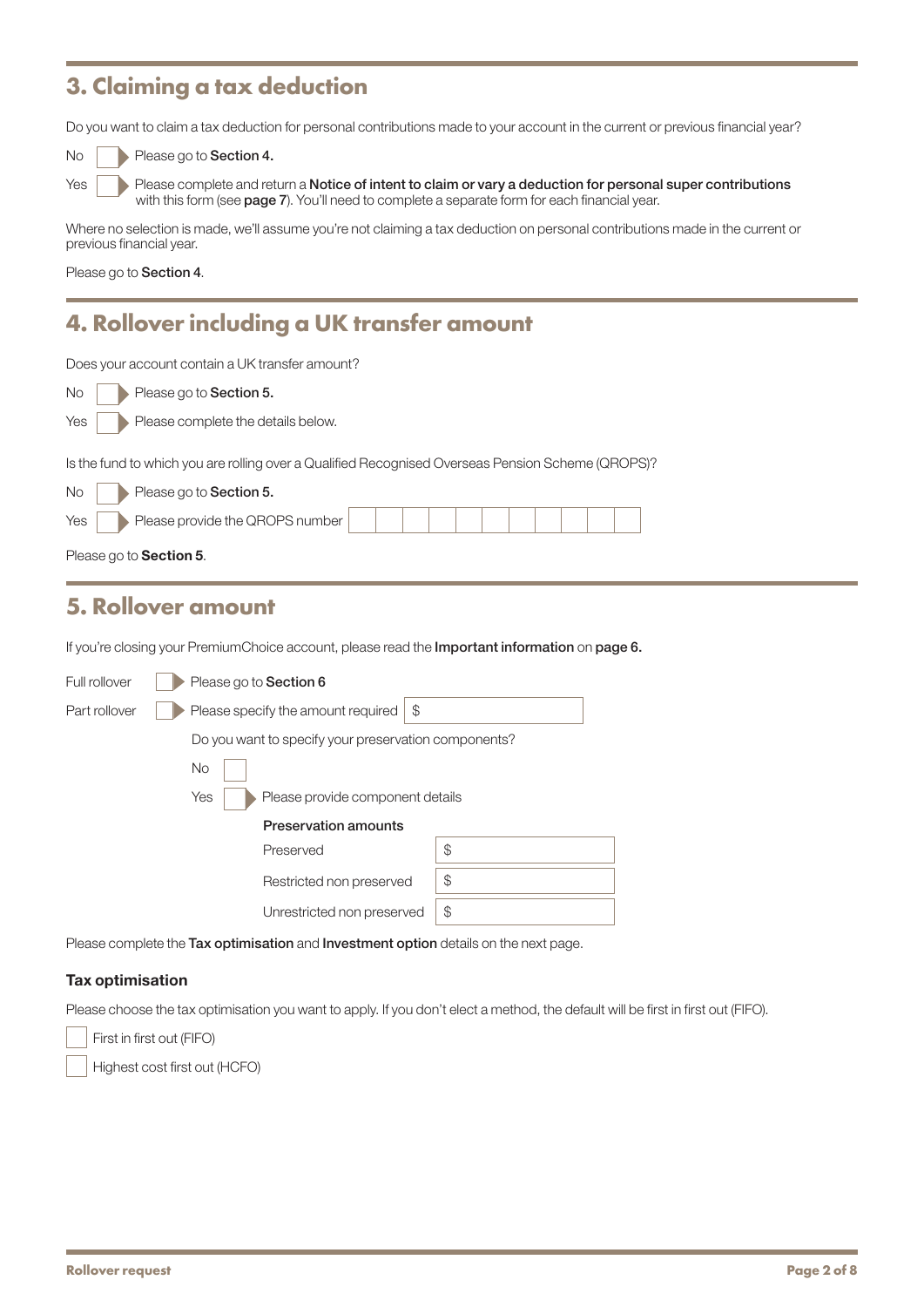# **5. Rollover amount continued**

#### Investment options

Which investment options do you want to sell down to pay for your partial rollover?

| Cash Account |  | Please go to Section 6. |
|--------------|--|-------------------------|
|--------------|--|-------------------------|

Proportionally as per current Please go to Section 6.

investment weighting

From specific investment options Please complete the table below.

Please note that if no selection is made, your withdrawal will be processed using the available cash in the Cash Account. If there is insufficient available cash, we will sell investments using your nominated sell down sequence (or the default sell down sequence if you haven't nominated a sell down sequence).

| Investment name | APIR/ASX code | <b>Units</b> | Amount<br>(Minimum \$500<br>$ \overline{\mathsf{OR}}\rangle$<br>per share) | OR Percentage |
|-----------------|---------------|--------------|----------------------------------------------------------------------------|---------------|
|                 |               |              | \$                                                                         | $\%$          |
|                 |               |              | $\, \, \raisebox{-1.5pt}{\ensuremath{\circ}}$                              | $\%$          |
|                 |               |              | $\, \, \raisebox{-1.5pt}{\text{\circle*{1.5}}}\,$                          | $\%$          |
|                 |               |              | $\, \, \raisebox{-1.5pt}{\text{\circle*{1.5}}}\,$                          | $\%$          |
|                 |               |              | \$                                                                         | $\%$          |
|                 |               |              | $\, \, \raisebox{-1.5pt}{\text{\circle*{1.5}}}\,$                          | $\%$          |
|                 |               |              | $\, \, \raisebox{-1.5pt}{\text{\circle*{1.5}}}\,$                          | $\%$          |
|                 |               |              | $$\mathbb{S}$$                                                             | $\%$          |
|                 |               |              | $\, \, \raisebox{12pt}{$\scriptstyle \circ$}$                              | $\%$          |
|                 |               |              | $\, \, \raisebox{12pt}{$\scriptstyle \circ$}$                              | $\%$          |
|                 |               |              | $\, \, \raisebox{-1.5pt}{\text{\circle*{1.5}}}\,$                          | $\%$          |
|                 |               |              | $\, \, \raisebox{-1.5pt}{\text{\circle*{1.5}}}\,$                          | $\%$          |
|                 |               |              | $\, \, \raisebox{12pt}{$\scriptstyle \circ$}$                              | $\%$          |
|                 |               |              | $$\mathbb{S}$$                                                             | $\%$          |
|                 |               |              | $\, \, \raisebox{-1.5pt}{\text{\circle*{1.5}}}\,$                          | $\%$          |
|                 |               |              | $\, \, \raisebox{-1.5pt}{\text{\circle*{1.5}}}\,$                          | $\%$          |
|                 |               |              | $$\mathbb{S}$$                                                             | $\%$          |
|                 |               |              | $$\mathbb{S}$$                                                             | $\%$          |
|                 |               | Total        | $\$$                                                                       | $\%$          |

If there is an existing Automatic Re-weighting Facility and the allocation above isn't in line with your target weight allocation, the Automatic Re-weighting Facility will be cancelled.

We recommend you review your additional investment allocation to ensure any future deposits into your account reflect the changes you've requested above. To change your instructions for all future investment allocations, you need to complete an Update account details form.

Please go to **Section 6**.

### **6. Rollover fund details**

Where is your rollover going?

A Self Managed Super Fund Please go to Section 7.

or PremiumChoice account

Another rollover institution Please complete Rollover fund details on the next page.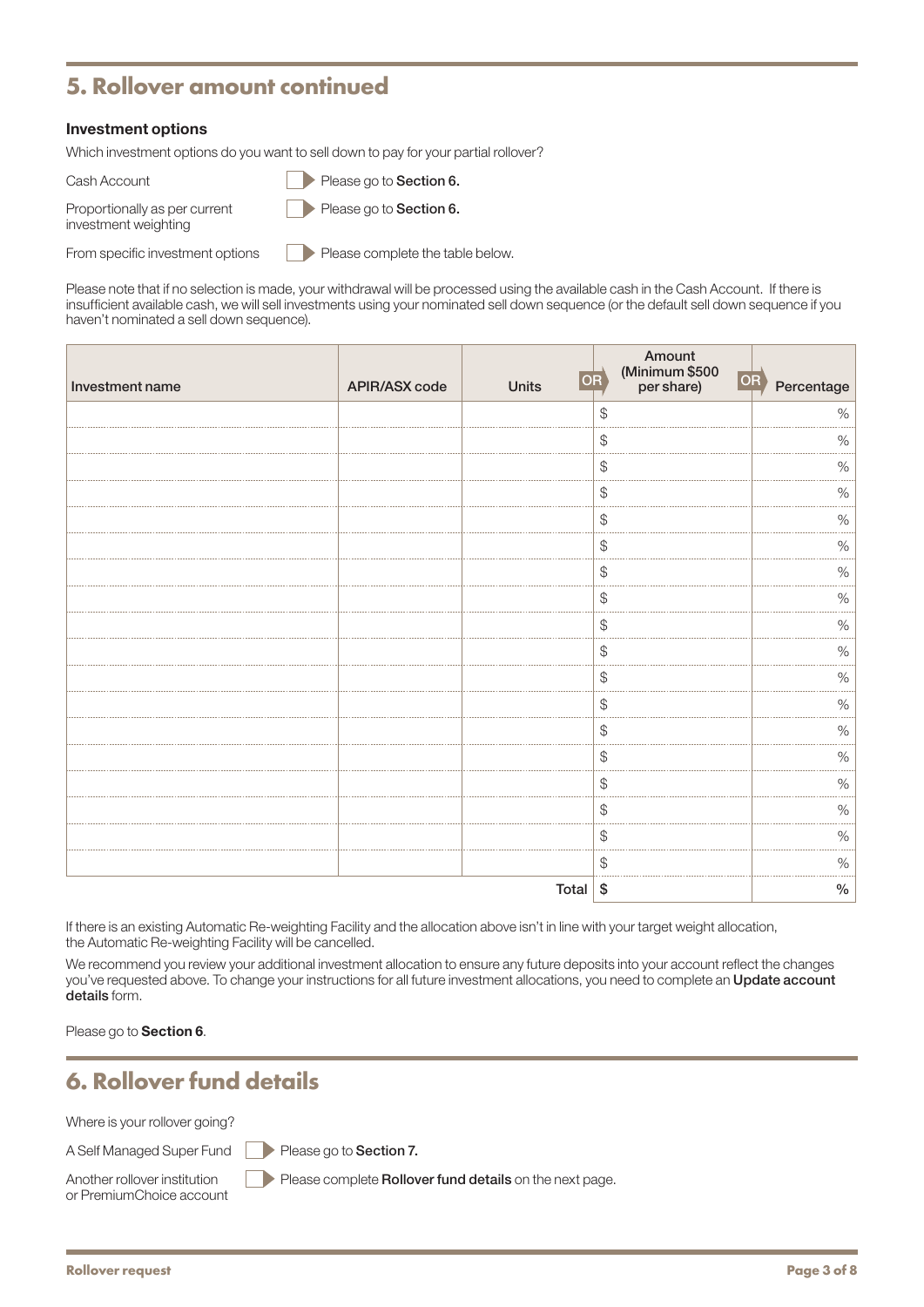# **6. Rollover fund details continued**

#### Rollover fund details

Rollovers can't be paid to you. Please read the Important information on page 6 for for more details on rollover requirements.

| PO Box                 | Street number |              |          |                                                   |  |
|------------------------|---------------|--------------|----------|---------------------------------------------------|--|
|                        |               | Street name  |          |                                                   |  |
| Suburb                 |               | <b>State</b> | Postcode | Country                                           |  |
| Account policy number* |               |              |          | Unique Superannuation Identifier (USI) (if known) |  |

Please go to **Section 8** to authorise this transaction.

### **7. Rollover to a Self Managed Super Fund**

The following conditions must be met for us to process your request. Please tick the boxes if you can confirm these conditions.

The fund is registered as a complying Self Managed Super Fund.

 You are a member, and either the director of a corporate trustee or an individual trustee of the Self Managed Super Fund where your benefit is being transferred.

Name of Self Managed Super Fund\*

| Electronic Service Address (ESA)* |  |
|-----------------------------------|--|

#### Your payment details

| Please complete the bank details below. |                |
|-----------------------------------------|----------------|
| Name of bank                            |                |
|                                         |                |
| Name of account holder(s)               |                |
|                                         |                |
| <b>BSB</b>                              | Account number |
| $\overline{\phantom{a}}$                |                |

Please go to **Section 8** to authorise this transaction.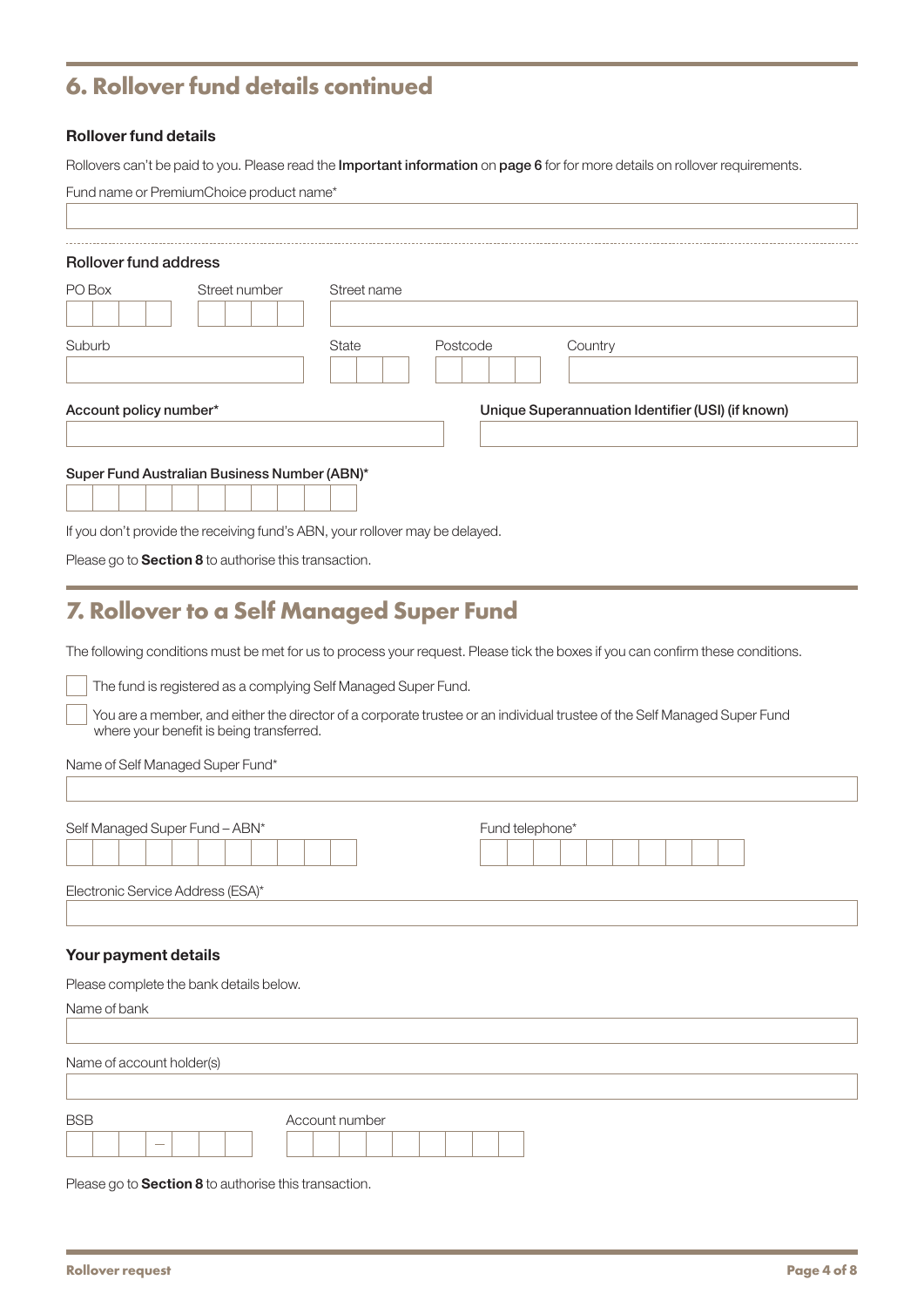### **8. Your agreement and declaration**

#### I agree:

If I have invested into an illiquid investment option, or an investment option I have has become illiquid, it may take longer than 30 days to transfer out of the investment option.

There are times when Navigator Australia Limited or NULIS Nominees (Australia) Limited (each, as applicable, the "Provider") might not be able to process my rollover instructions, for example when:

- there are liquidity issues in the investment
- the fund manager suspends transactions
- the Provider can't obtain a price
- the instruction is incomplete, and
- unforeseen circumstances prevent the Provider from using our administration systems.

Before requesting this rollover, I have considered the information in the relevant Product Disclosure Statement or How to Guide, about the investments I have selected and the management of my account. These documents are available at [investinfo.com.au/premiumchoice](http://investinfo.com.au/premiumchoice).

#### Signature of Investor or Attorney

Name

| Date (DD/MM/YY) |
|-----------------|
|                 |

I understand that after the Provider has transferred proceeds to the nominated bank account, it will not be responsible for any delay or misuse of those funds which may occur after that time. Nor is the Provider responsible for any loss or action arising from such a delay or misuse.

#### Term Deposits

I understand that if I wish to access my Term Deposit prior to maturity I will be required to provide 31 days notice (in addition to the Provider's processing time) and pay the Term Deposit provider any economic costs associated with early access to my investment prior to maturity.

#### UK pension transfer

I understand that if part of my benefit contains a UK transfer amount, there may be UK tax implications.

If signed under Power of Attorney: Attorneys must attach a certified copy of the Power of Attorney and identification for themselves (go to [investinfo.com.au/premiumchoice](http://investinfo.com.au/premiumchoice) to download the relevant identification form) if not already supplied. The Attorney hereby certifies that he/she has not received notice of any limitation or revocation of his/her Power of Attorney and is also authorised to sign this form.

Power of Attorney documents can't be accepted by fax or email.

# **9. Send us your form**

Please mail, email or fax your completed, signed and dated form to:

PremiumChoice Client Services GPO Box 1610 Melbourne VIC 3001 Email: [premiumchoice@investinfo.com.au](mailto:premiumchoice@investinfo.com.au)

Fax number: (03) 9869 1595

If you have any questions, please speak with your financial adviser, call us on 1300 880 054 Monday to Friday between 8am and 6pm (AEST/AEDT) or visit [investinfo.com.au/premiumchoice](http://investinfo.com.au/premiumchoice)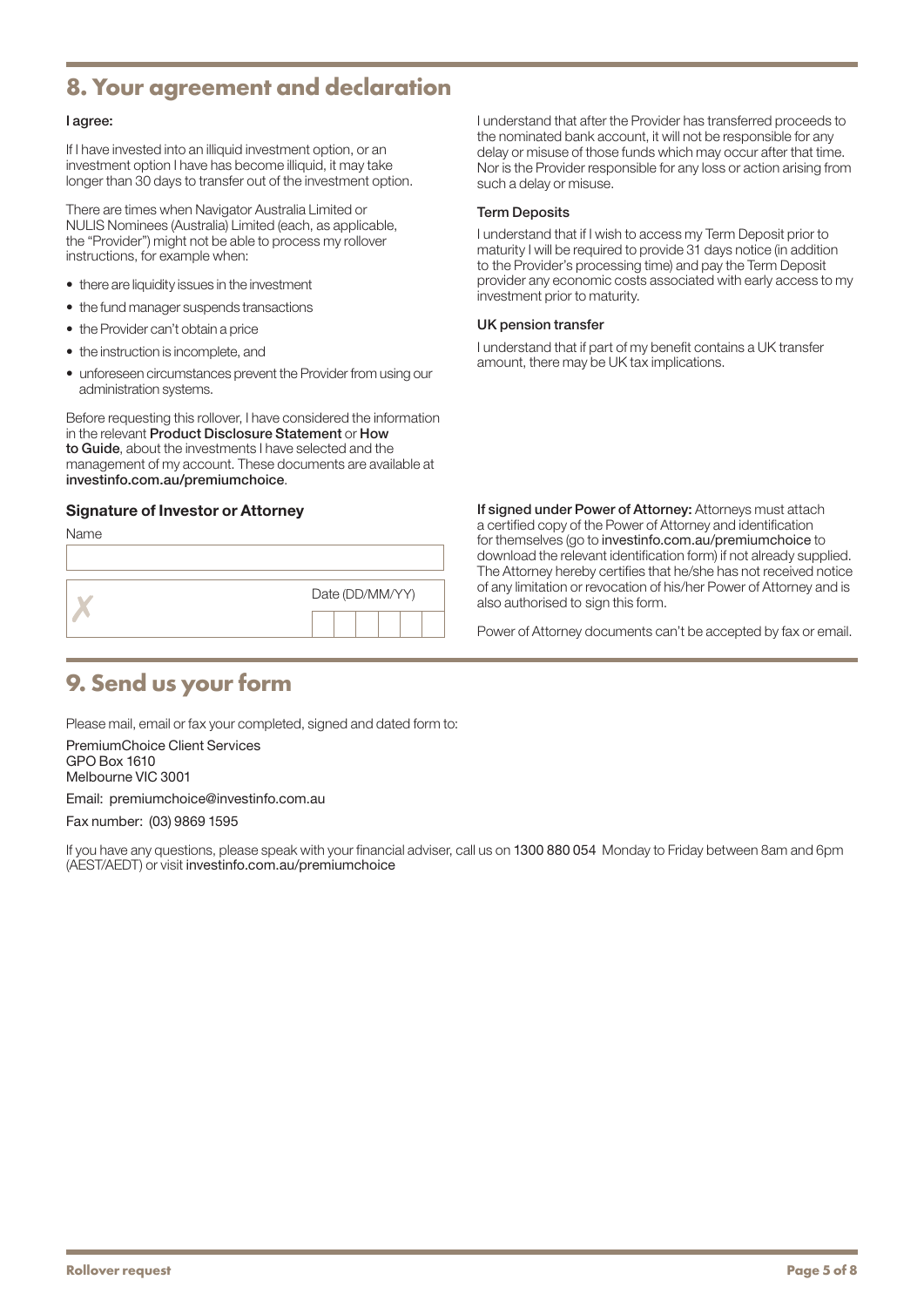# **Important information on rollovers**

Please check through the following items which may help highlight some issues you need to take into consideration before requesting your rollover.

1. Are you closing your account with PremiumChoice?

#### If you have insurance

If you have premiums for any insurance deducted from the account you want to close, your rollover may cause this insurance to be cancelled. Please call us to check if you're eligible to continue this insurance, and discuss your payment options.

#### If you've made personal contributions

If you've made personal contributions and believe you are eligible to receive unpaid government co-contributions, you should advise the Australian Taxation Office (ATO) on 13 10 20 of an alternative superannuation fund.

#### If you wish to split current year concessional contributions to your spouse

If you want to split current year concessional contributions to your spouse, or if you wish to split prior year concessional contributions to your spouse, you'll need to submit a Contributions splitting application form with your Rollover request form. This form is available at [investinfo.com.au/](http://investinfo.com.au/premiumchoice) [premiumchoice](http://investinfo.com.au/premiumchoice)

#### If you're intending to claim a tax deduction for your contributions

If you've made personal contributions and are intending on claiming a deduction, you'll need to provide us with a notice of intent to claim form before rolling over your benefit. If you don't you may lose your entitlement to claim a tax deduction.

#### 2. Rollover requirements

If you don't provide all the required information, your rollover may be delayed.

You need to make sure that:

- the fund to which you are rolling over your benefit is a complying superannuation fund
- unless the fund is an SMSF registered by APRA prior to 2000, an ABN and ESA must be supplied and the fund must be registered by APRA or the ATO, and
- where an ABN and ESA are not supplied or the fund details don't match those on 'Super Fund Lookup' (a register of regulated funds), we may ask you to provide further evidence of the complying status before we can rollover your benefit.

If you aren't sure about any of the details we've requested about your rollover fund, please contact them to check the information before sending in your request.

#### 3. Certification

You'll need to get your documents certified by a person authorised to certify identification documents, under the Statutory Declaration Regulations (1993).

A person approved to certify identification documents must provide the following information on each copy:

- If single page: 'This is a true copy of the original document(s) which I have sighted';
- If multiple pages: 'I certify this and the following (number of pages) are a true copy of the original which I have sighted.'
- Each following page must be initialled and dated.
- Write their
	- − full name
	- − contact address and telephone number
	- − date of certification
	- − signature
- The capacity in which they have certified the document (eg justice of the peace, registered pharmacist, judge, magistrate, police officer etc)
- Add the official stamp or seal of the certifier's organisation.

A full list of people authorised to certify documents is available in the Proof of identity guide at [investinfo.com.au/](http://investinfo.com.au/premiumchoice) [premiumchoice](http://investinfo.com.au/premiumchoice)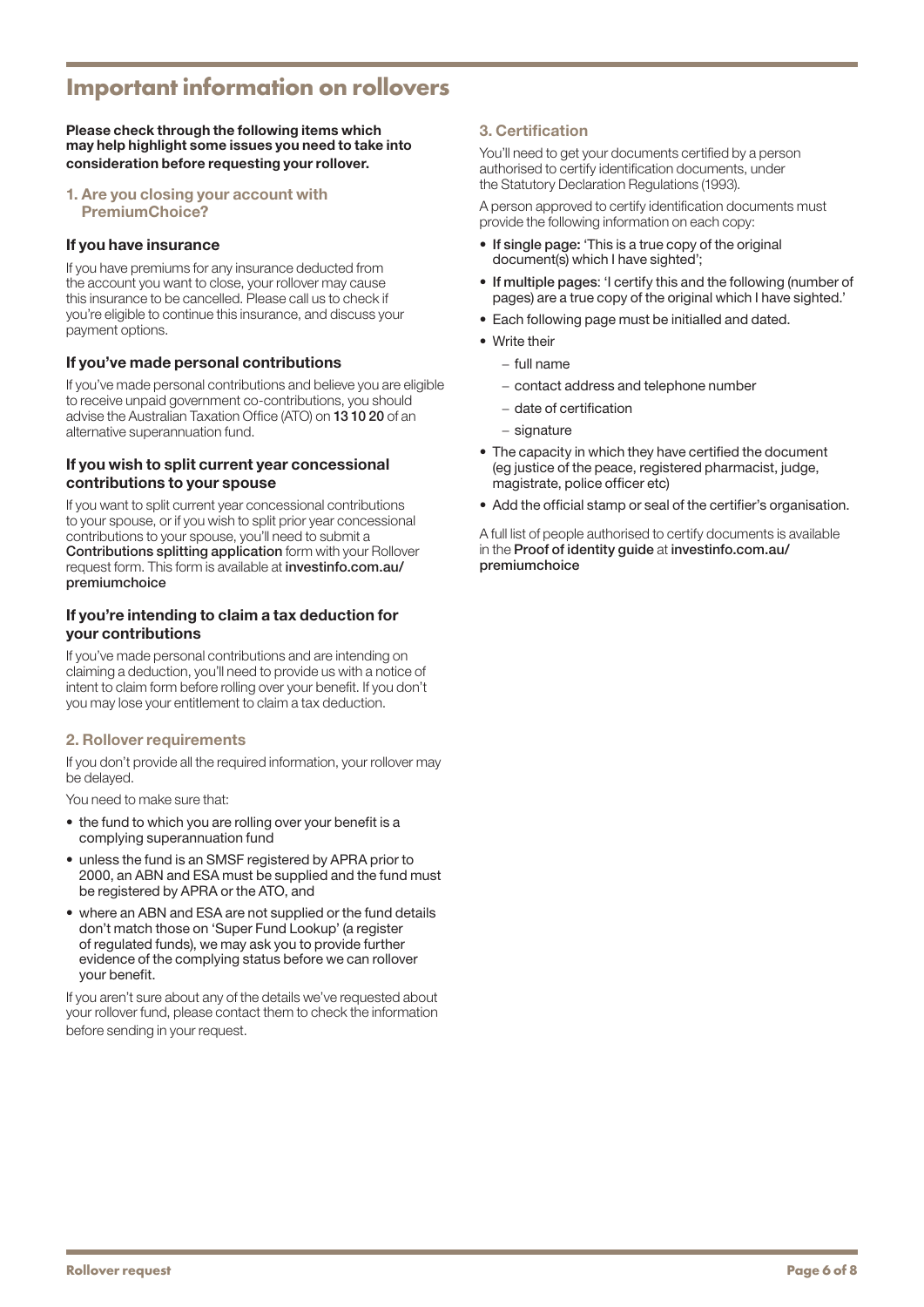# **Notice of intent to claim or vary a deduction for personal super contributions**



#### If you want to change or make more than one claim, use a separate form each time.

We respect your privacy and handle your information in accordance with our privacy policy, available at [investinfo.com.au/premiumchoice](http://investinfo.com.au/premiumchoice)

### **1. Your personal details**

| Account number                          | Contact telephone (business hours) |  |  |
|-----------------------------------------|------------------------------------|--|--|
|                                         |                                    |  |  |
| Title                                   | First name                         |  |  |
| Mrs<br><b>Miss</b><br>Other<br>Mr<br>Ms |                                    |  |  |
| Middle name                             | Family name                        |  |  |
|                                         |                                    |  |  |
| Date of birth (DD/MM/YYYY)<br>Email     |                                    |  |  |
|                                         |                                    |  |  |
| <b>Postal address</b>                   |                                    |  |  |
| PO Box<br>Unit number<br>Street number  | Street name                        |  |  |
|                                         |                                    |  |  |
| Suburb<br><b>State</b>                  | Postcode<br>Country                |  |  |

#### Super fund details

Fund name: PremiumChoice Retirement Service Fund ABN: 70 479 285 132

# **2. Your contributions**

You'll need to complete a separate form for each financial year.

| Financial year<br>ended 30 June | Personal contributions<br>covered by this notice<br>S                                                                        | The amount of these personal<br>contributions you intend to claim<br>as a tax deduction<br>\$                                 | Is this notice varying an earlier<br>notice?<br>No<br>Yes                                                                                                              |
|---------------------------------|------------------------------------------------------------------------------------------------------------------------------|-------------------------------------------------------------------------------------------------------------------------------|------------------------------------------------------------------------------------------------------------------------------------------------------------------------|
|                                 |                                                                                                                              | The amount you intend to claim<br>as a tax deduction cannot<br>exceed the amount of personal<br>contributions covered by this | The amount of these personal<br>contributions claimed in my<br>original notice                                                                                         |
|                                 |                                                                                                                              | notice.                                                                                                                       | The amount you intend to claim as<br>a tax deduction cannot be greater<br>than the amount you stated in the<br>earlier notice but may be reduced,<br>including to nil. |
|                                 | Please note: You may submit multiple contribution notices.                                                                   |                                                                                                                               |                                                                                                                                                                        |
|                                 | $\mathbf{r}$ and $\mathbf{r}$ are a set of $\mathbf{r}$ . The set of $\mathbf{r}$ and $\mathbf{r}$ are a set of $\mathbf{r}$ | .                                                                                                                             |                                                                                                                                                                        |

There may be limits to the amount you can claim as a result of withdrawals made during the financial year.

#### To authorise this notice please complete Section 3.

NULIS Nominees (Australia) Limited ABN 80 008 515 633 AFSL 236465

Navigator Australia Limited ABN 45 006 302 987 AFSL 236466

PremiumChoice Retirement Service ABN 70 479 285 132